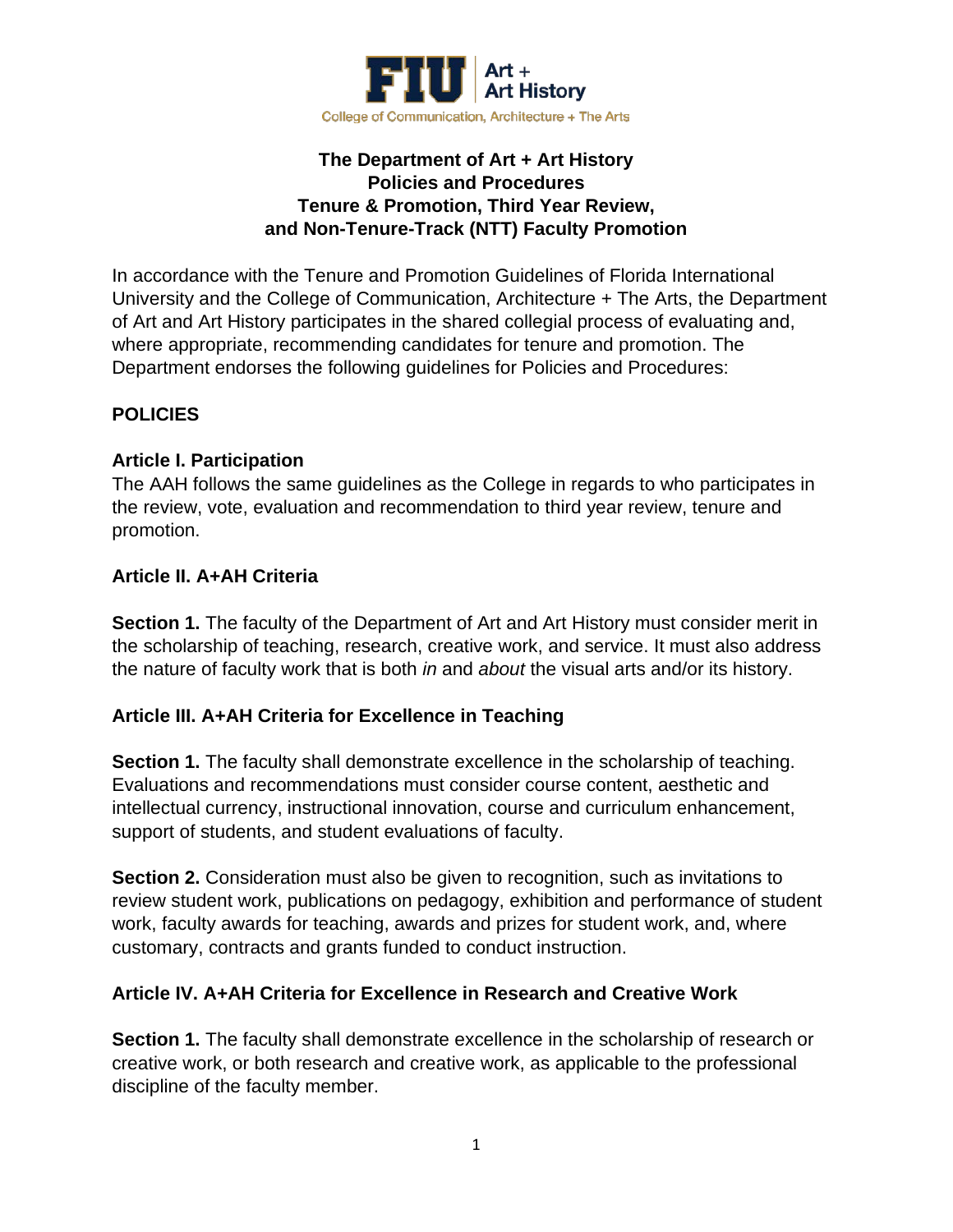## For promotion to Associate Professor:

Faculty research and creative work must demonstrate quality, consistency, and productivity, achieving national/international recognition through well-respected, peerreviewed journals and/or other venues that are consistent with national professional recognition. Applicants' files should reflect, at minimum, a course of professional development that establishes their independent artistic/scholarly standing or increasing leadership roles in collaborative/team-based scholarship.

#### For promotion to Full Professor:

Research and creative work must demonstrate a record of sustained research, and/or community-engaged scholarship, and/or creative work that has received national/international status through highly recognized, peer-reviewed venues. The record should clearly demonstrate independent artistic/scholarly standing, or leading roles in nationally or internationally recognized collaborative/team-based scholarship.

**Section 2.** Evaluations and recommendations must consider the merit of the research in light of the following criteria:

#### Art faculty:

Art exhibitions are considered as significant as research in the visual arts. They may be classified as Local, Regional, National, and International for ranking purposes. Solo exhibitions rank higher than Group exhibitions. Invitational exhibitions rank higher than Juried exhibitions or open group shows. There are exceptions: an exhibition that has a nationally recognized juror may be considered more prestigious than an invitational one. It must also be considered that exhibitions that travel and generate or attract significant national and international audiences and recognition are important.

External funding, grants, fellowships, visiting artist awards represent artistic merit.

Publication of books, book chapters, catalogs, exhibition reviews in newspapers and art journals by the faculty as well as those published materials that include the faculty member's work as their subject are significant documents for artistic achievement and recognition.

#### Art History faculty:

Publications in nationally recognized refereed, juried journals, museum exhibition catalogues, book chapters, and books involving original research that make significant contributions to the field and show evidence of advancing the discipline follow research directives similar to other disciplines.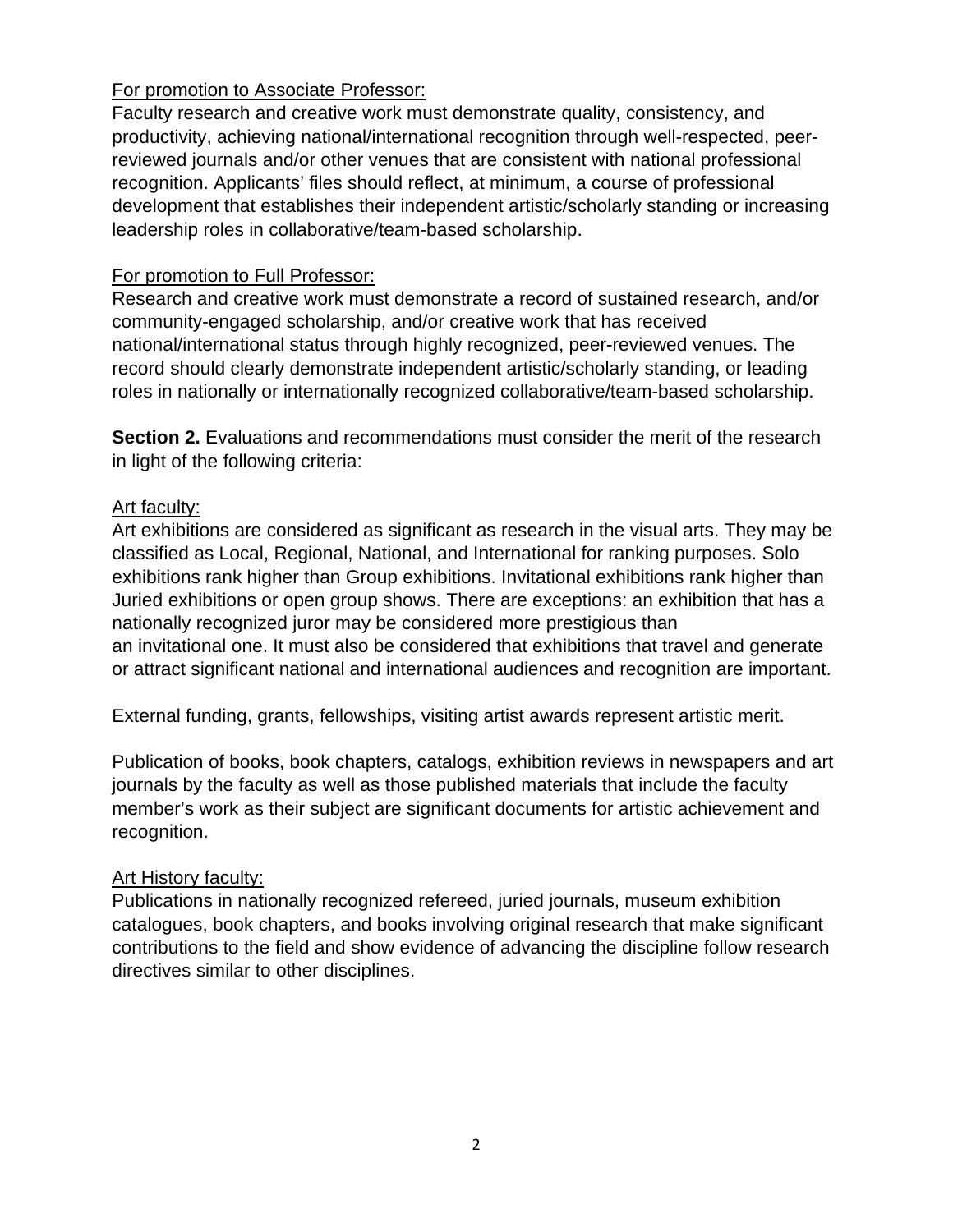## **Article V. Criteria for Excellence in Service**

**Section 1.** The faculty must demonstrate a record of substantial professional service including, for example, leadership in regional, national or international professional societies, organizing conferences, serving on editorial boards; service to schools, agencies, companies and community organizations; and evidence of service to the department, college or university, including participation in collegial governance.

## **Article VI. Third Year Review**

The AAH follows the same guidelines as the most recent University and the College in regards to who participates in the review, vote, evaluation and recommendation to third year review.

## **Article VII. Non-Tenure-Track (NTT) Faculty Promotion**

It is not expected that faculty will receive an initial appointment as Associate Teaching Professor. This is a position typically obtained through promotion from Assistant Teaching Professor. Such promotion will not be considered prior to the start of the sixth year of continuous service as an Assistant Teaching Professor. Candidates who have held the position of Visiting Assistant Teaching Professor and for whom there has been no break between the visiting and regular appointment may aggregate their full-time teaching service to reach the required total of five completed years.

In May each year, the Provost will submit a list of those eligible to apply for Non-Tenure Track Promotion consideration during the next academic year.

## For promotion to Associate Teaching Professor:

Promotion to Associate Teaching Professor requires a consistent record of outstanding teaching. In addition to the candidate's qualitative self-evaluation, the promotion dossier should also include student evaluations, peer evaluations, indications of any teaching awards received, and annual assignments and annual evaluations. A formal classroom evaluation of Assistant Teaching Professor is strongly encouraged. Documentation of this should be included in the file. Though not required, evidence of excellence in creative/scholarly research will be valued as a means of supporting excellence in teaching.

There must be evidence of consistent meritorious achievements in teaching, advising (including student engagement and mentoring), and in other assigned administrative or service activities. Student evaluations of teaching should be outstanding. In addition, the evaluation will consider such items as peer reviews of one's teaching, one's importance to, and role in improving, the unit's instructional or academic program of course development (or in other areas of assignment) and use of innovative techniques or technologies.

Any pedagogical publications, discipline publications, classroom and laboratory innovations, contributions to student advising, and university service should be included in the promotion application along with evidence that the Assistant Teaching Professor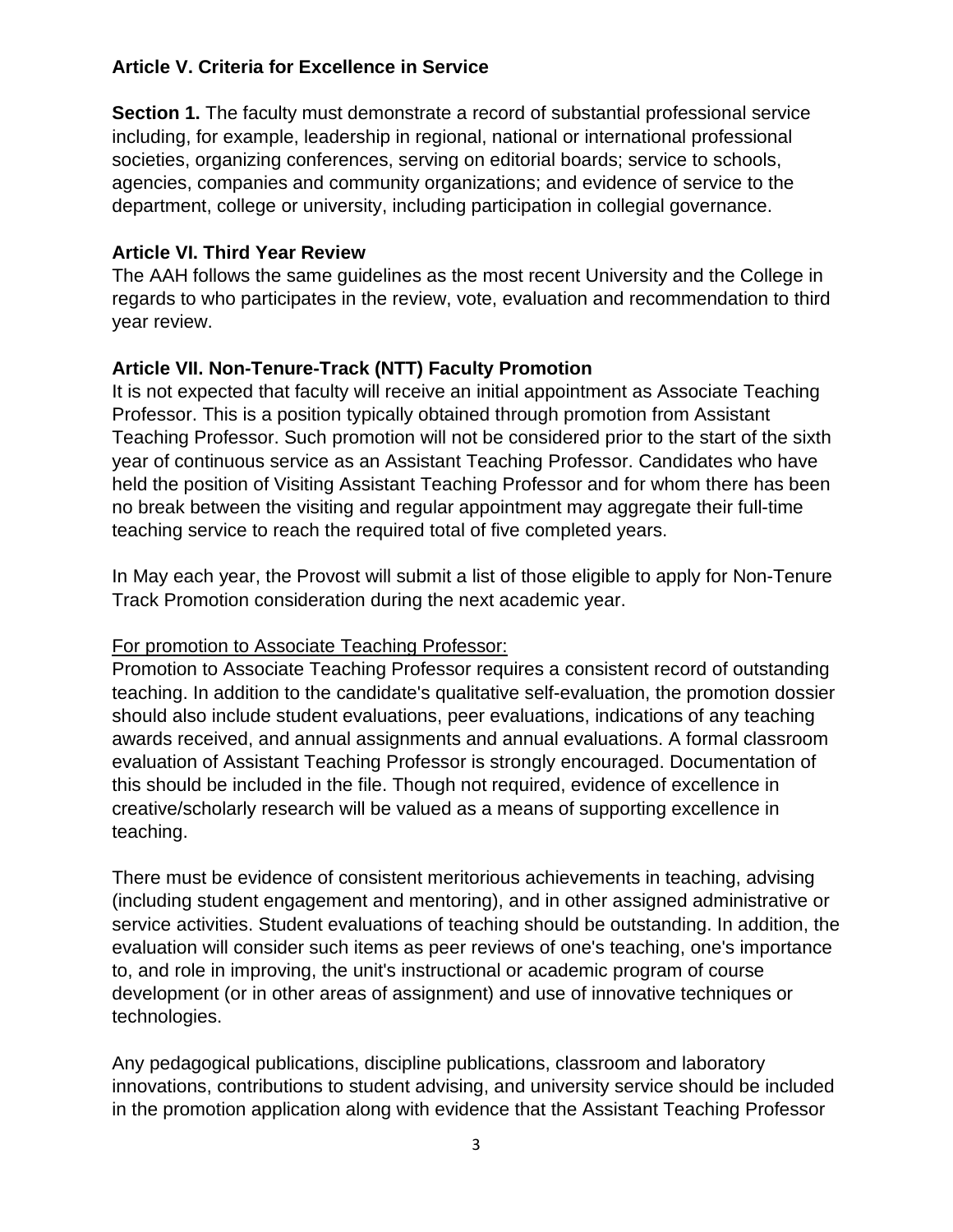has used the assessment of student learning outcomes to influence in a positive manner his or her teaching. Assistant Teaching Professors are not required to apply for promotion at any time, and an Assistant Teaching Professor applying and failing may continue as an Assistant Teaching Professor.

Promotion applications will be considered by a committee composed of two Associate Teaching Professors (or Assistant Teaching Professors, if no Associate Teaching Professors are in the department) and three tenured faculty members, chaired by one of the tenured faculty members. The committee makes a recommendation to the department faculty who vote by secret ballot on the application. The Chair makes a recommendation to the Dean who makes a recommendation to the Provost. The promotion is effective in the semester subsequent to the approval by the Provost.

Assistant Teaching Professor promoted to Associate Teaching Professor receive a promotion increment as established in the BOT-UFF Collective Bargaining Agreement.

#### For promotion to Teaching Professor:

Promotion to Teaching Professor uses the same criteria as those for promotion to Associate Teaching Professor. The consistency of teaching success, evidence of teaching quality enhancement, contribution to pedagogy, innovation, and service are important considerations for promotion to Teaching Professor. Associate Teaching Professors are not required to apply for promotion at any time, and an Associate Teaching Professor applying and failing may continue as an Associate Teaching Professor.

In addition to the above, there should be evidence of superior achievements in teaching (or in other areas of assigned duties), development of innovative techniques or technology, nominations or receipt of teaching awards, grants, or other forms of recognition for achievements. Though not required, evidence of excellence in creative/scholarly research will be valued as a means of supporting excellence in teaching.

Promotion applications will be considered by a committee composed of two Teaching Professors (or Associate Teaching Professors, if no Teaching Professors are in the department) and three tenured faculty members, chaired by one of the tenured faculty members. The committee makes a recommendation to the department faculty who vote by secret ballot on the application. The Chair makes a recommendation to the Dean who makes a recommendation to the Provost. The promotion is effective in the semester subsequent to the approval by the Provost.

Associate Teaching Professor promoted to Teaching Professor receive a promotion increment as established in the BOT-UFF Collective Bargaining Agreement.

## **Article VIII. Confidentiality of External Review Letters**

The candidate for tenure and/or promotion in the Department of Art + Art History will not have the access to see the external review letters during the process of the reviews.